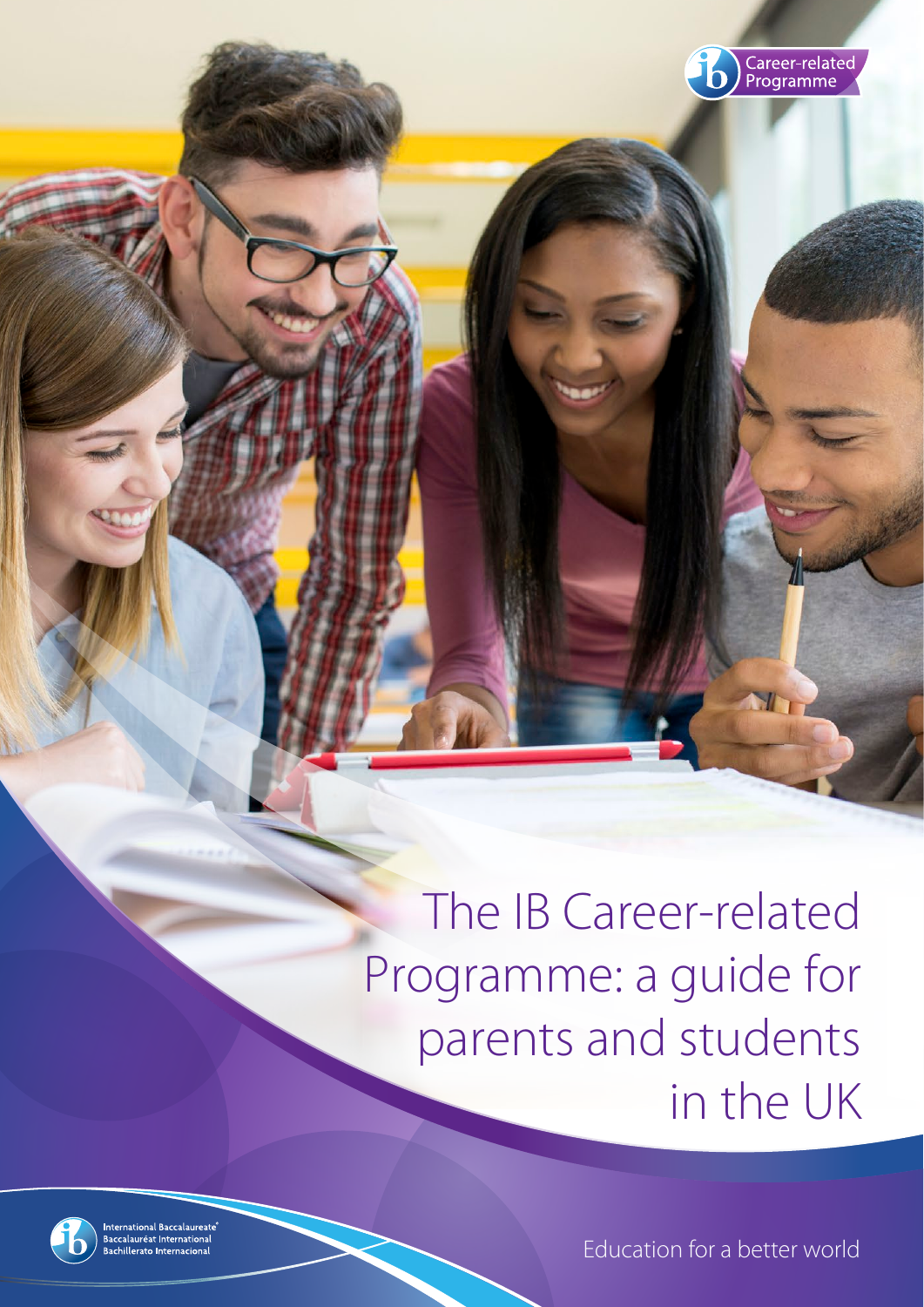Students will follow a professional course (e.g. a BTEC) in a specialist area, using a practical, real-world approach to learning.

### The career-related study 1

The IB collaborates with a range of major accredited providers, including the Chartered Institute of Securities & Investment (CISI), the IFS School of Finance, the Council for Awards in Care, Health and Education (CACHE), and Pearson BTEC, with qualifications ranging from marketing to performing arts. The IB is continuously developing additional career-pathways with professional communities in the UK. Schools determine the appropriate career-related study course(s) to offer, therefore may have chosen to offer courses from another provider.

2 Academic study<br>As part of the programme, students are required to complete at least two IB Diploma courses, from the following subject areas: language and literature; a foreign language; individuals and societies; science; mathematics; and the arts.

- needed to flourish in the chosen career pathway.  $(a)$
- **The reflective project** is an independent, in-depth piece of work undertaken over an extended period of time for which the student investigates an ethical issue within their career-related subject area.  $(b)$
- **Service learning** focuses on community service as a vehicle for learning. Through service, he or she will develop and apply their personal and social skills, gaining experience of team work, decision-making and problem-solving, with opportunities to show initiative and take responsibility.  $(c)$
- **Language development** gives access to learning a second language. This component is not examined, but will enable him or her to develop a skill that employers value, and emphasises the importance of language in an increasingly inter-connected and globalised world.  $(d)$

# Academic study

### 3 IB CP skills-based core

The programme's core is what defines the programme and makes it unique. It consists of the following: **The personal and professional skills** course emphasises the development of the skills and attributes

### The IB CP framework

The framework consists of three elements.

### What does an International Baccalaureate education offer?

If a student decides to follow an International Baccalaureate (IB) education, they will be a member of an active community of learners from around the world. The aim of all IB programmes is to develop globally aware, well-rounded people. Students are encouraged to think independently and drive their own learning, responding to challenges with optimism and an open mind.

At the heart of all IB programmes is the IB learner profile; a collection of 10 attributes, which IB students strive to develop, including being principled and reflective, as well as communicators and inquirers.

### What is the IB Career-related Programme?

The IB Career-related programme (CP) offers academic study and practical hands-on experience through an integrated package, consisting of a minimum of two of the IB Diploma Programme (DP) academic subjects, studied alongside one of the career-related study options. Due to the blend of academic and professional study, the programme is suitable both for students with a particular career interest, and for students who do not yet have a specific career pathway in mind.

The IB CP gives students valuable experience of different learning styles and methods of assessment.

This prepares them for transition to Higher Education and for a range of career pathways.

Students studying the IB CP will:

- grow in self-confidence and self-awareness;
- develop the skills and qualities employers seek (flexibility, resilience, and the ability to communicate clearly);
- become effective learners, who can work both independently and in a collaborative environment;
- think critically and creatively;
- be internationally-minded and globally-aware.

#### How will students be assessed?

Students will be assessed both internally by the school, and externally by IB.

Assessment for the career-related study depends on which course is being followed – more information can be found via the UK IB website (www.ibo.org/uk).

He or she will take written examinations at the end of their IB CP course to assess the academic DP elements, which are marked externally by IB examiners. The marks awarded for each course range from 1 (lowest) to 7 (highest).

Finally, all students must complete all four components of the skills-based core: the reflective project is assessed by the school and moderated and graded by the IB – from A to E, with A being the highest.

# The IB Career-related Programme: a pathway to professional success

#### **Edward Leader, 2015 CP graduate**

*"Like me, a lot of 16 year olds don't know what they want to do for the rest of their life so by taking the CP I felt like my choices were much more diverse and I wasn't limited to going to university or going into the world of work. My opportunities were kept more open; there were no limitations."*